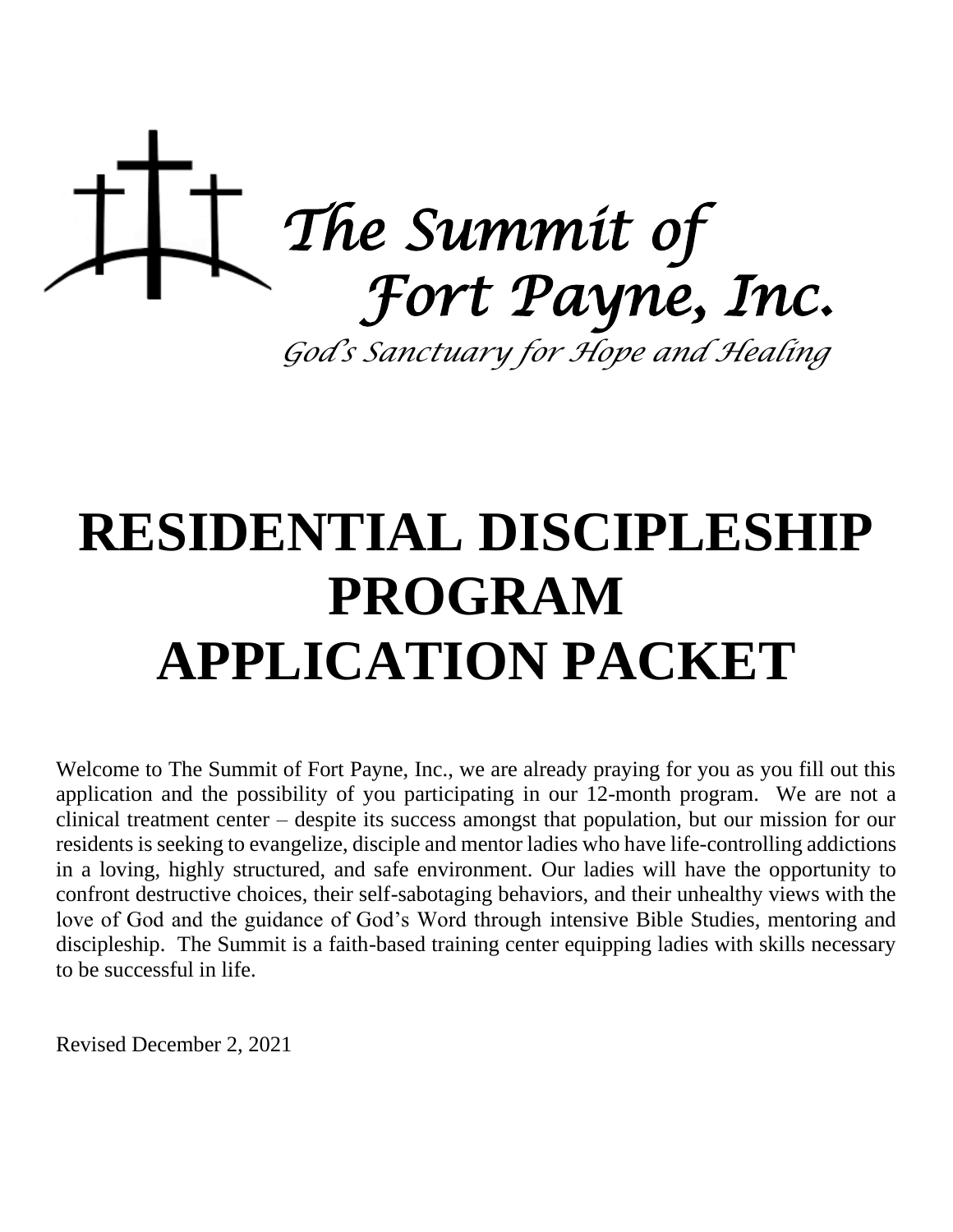## **WHAT TO BRING**

- 1. Personal hygiene products to last for 60 days
- 2. Laundry Basket and laundry detergent
- 3. Shower Caddy
- 4. Bible
- 5. Envelopes, stationary and stamps
- 6. Writing utensils, paper/3ring binder, notebooks, etc.
- 7. Personal ID License, Birth Certificate, ID, Insurance Card, Social Security Card
- 8. Addresses and phone numbers of immediate family members (only those approved by staff may contact you)
- 9. Probation/parole officer contact information

# **WHAT NOT TO BRING**

- Cell Phones
- **Cameras**
- IPods/IPads
- Mp3 players
- CD's/DVD's
- Any media device
- T-Shirts or clothing with cigarette ads, alcohol ads, sexually suggestive material, gang related emblems
- Tobacco products (all tobacco use is prohibited while in the program)

You and your personal belongings will be searched upon entrance and any tobacco products, lighters, illegal drugs/alcohol, drug paraphernalia, gum, candy, mouth wash or items deemed as contraband will be confiscated.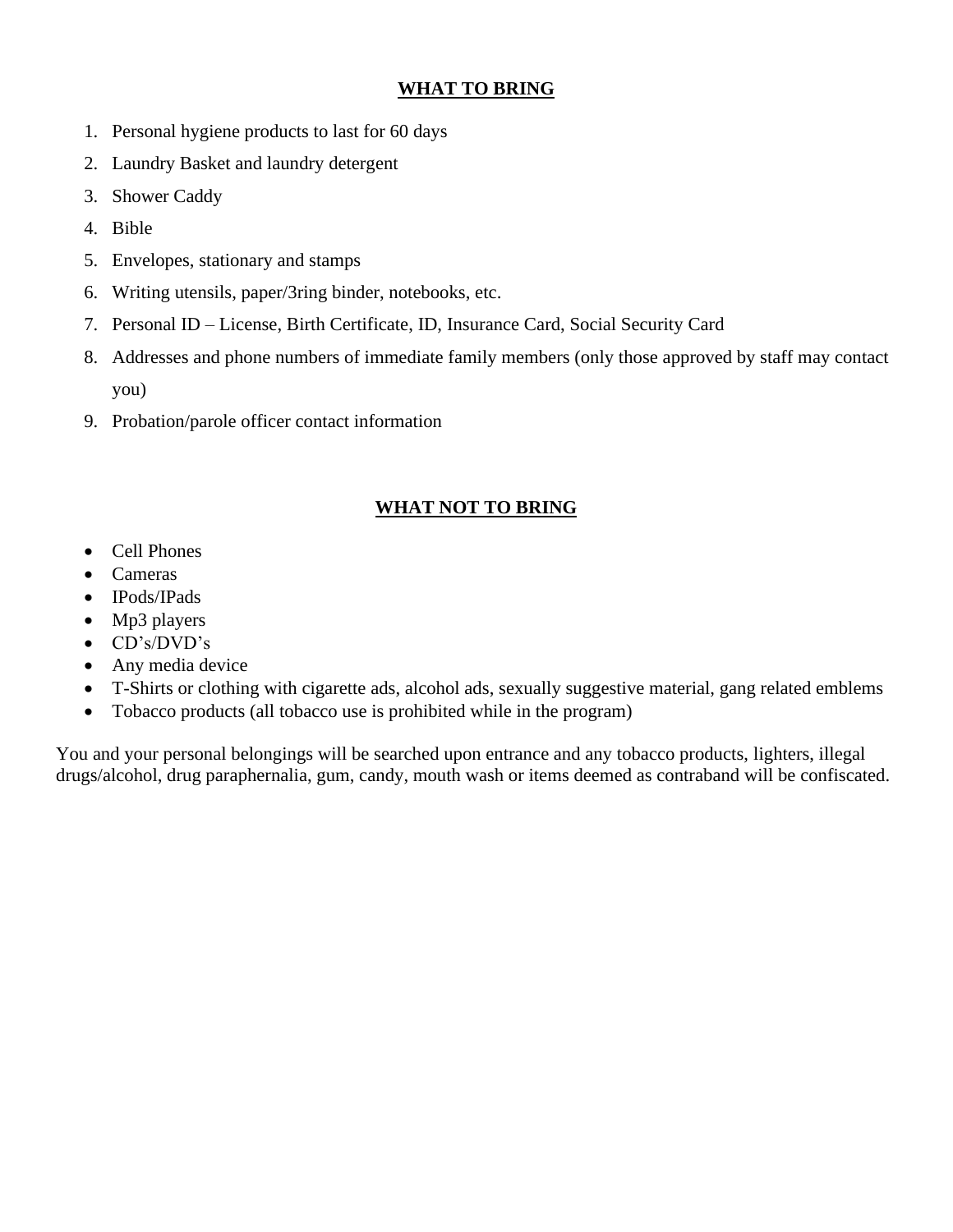# **CLOTHING ALLOWANCE**

#### (WINTER SEASON)

If you don't have any of the below items, we have a clothes closet that will have everything you need

- 2 Pairs of dress pants (one black)
- 3 Pairs of jeans (no holes/rips)
- 3 sets of sweats
- 3 pairs of exercise pants
- 6 Tops for church and outings
- 8 T-shirts (oversized to wear over leggings)
- 2 Dresses
- 3 Pairs of pajamas (no shorts allowed)
- 7 Bras (4 sports bras)
- 10 Panties (no thongs)
- 7 Pairs of shoes
- 1 Pair of exercise/walking tennis shoes
- 8 Pairs of socks
- 1 Robe
- 3 Pairs of exercise pants

# **CLOTHING GUIDELINES**

- No bra straps showing
- Leggins with all dresses above mid-calf
- No tight blouses
- No cleavage showing or off-shoulder tops
- Tank tops can be worn under outer garments no spaghetti straps

# **MAKE-UP AND TOILETRIES**

- Fill a quart sized storage baggie with your choice of make-up
- 2 perfumes
- 1 each of shampoo, body wash, conditioner, make-up remover, etc.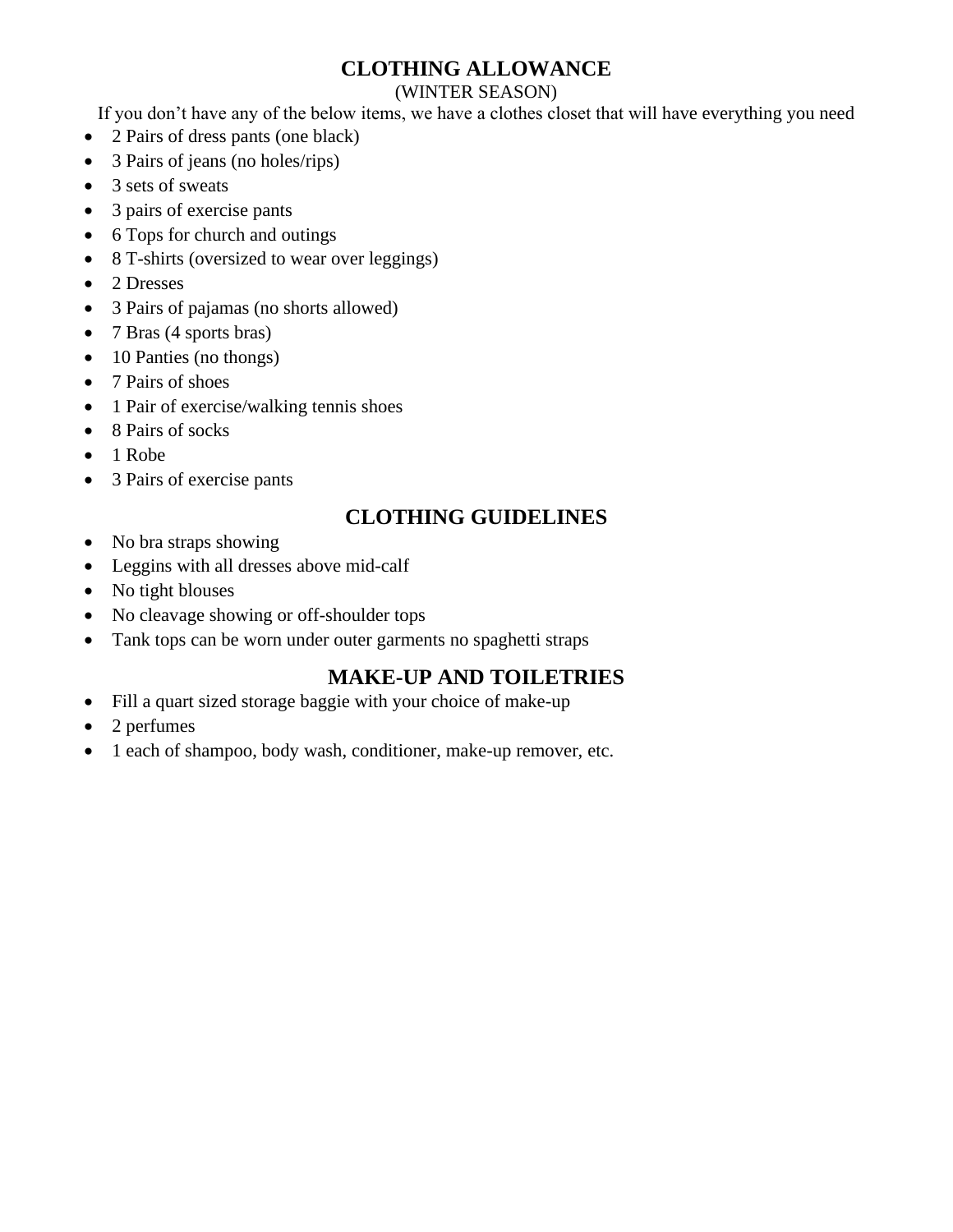## **GENERAL PROGRAM RULES AGREEMENT**

The following are some of the basic rules of The Summit of Fort Payne, and you will be provided with a complete and updated list upon admittance.

#### **Education and Training Center:**

- 1. I understand that The Summit is a Christian education and training center and I agree to be subject to Biblical teaching and Christian forms of behavior.
- 2. I agree to assume personal responsibility for my own attitude and behavior at all times. I understand that what program authority calls incorrect behavior and a bad attitude will be confronted and may be disciplined if necessary. I agree to do the disciplinary action or project with an improved attitude.
- 3. I understand my main purpose for being in the program is to learn a new way of life, not just to get off drugs.

#### **Personal Commitment:**

- 1. I will not possess or use drugs or alcohol at any time, including psychiatric medications.
- 2. I will not smoke or have tobacco products in my possession while in the program
- 3. I will not curse or use off-color expressions or bodily gestures
- 4. I will not talk about street life, drugs, or reminisce about past wrong doings
- 5. I will not horseplay or engage in any other inappropriate body contact
- 6. I will not become part of a clique
- 7. I will not call other people names
- 8. I will not threaten, fight or bully others

#### **Family:**

- 1. I agree to staff screening and reading my mail
- 2. I agree to write only members of my immediate family meaning no letter writing to boyfriend or "significant other"

#### **Group:**

- 1. I agree to participate in all scheduled activities including class, chapel, church, work and recreation. I will do what I'm required to do in each of these activities.
- 2. I agree to conduct myself in a Christ-like manner and will not do anything in public that will call attention to myself or reflect badly upon the program or group.
- 3. I understand the length of The Summit program is one year and I agree to commit to complete the entire Summit Program.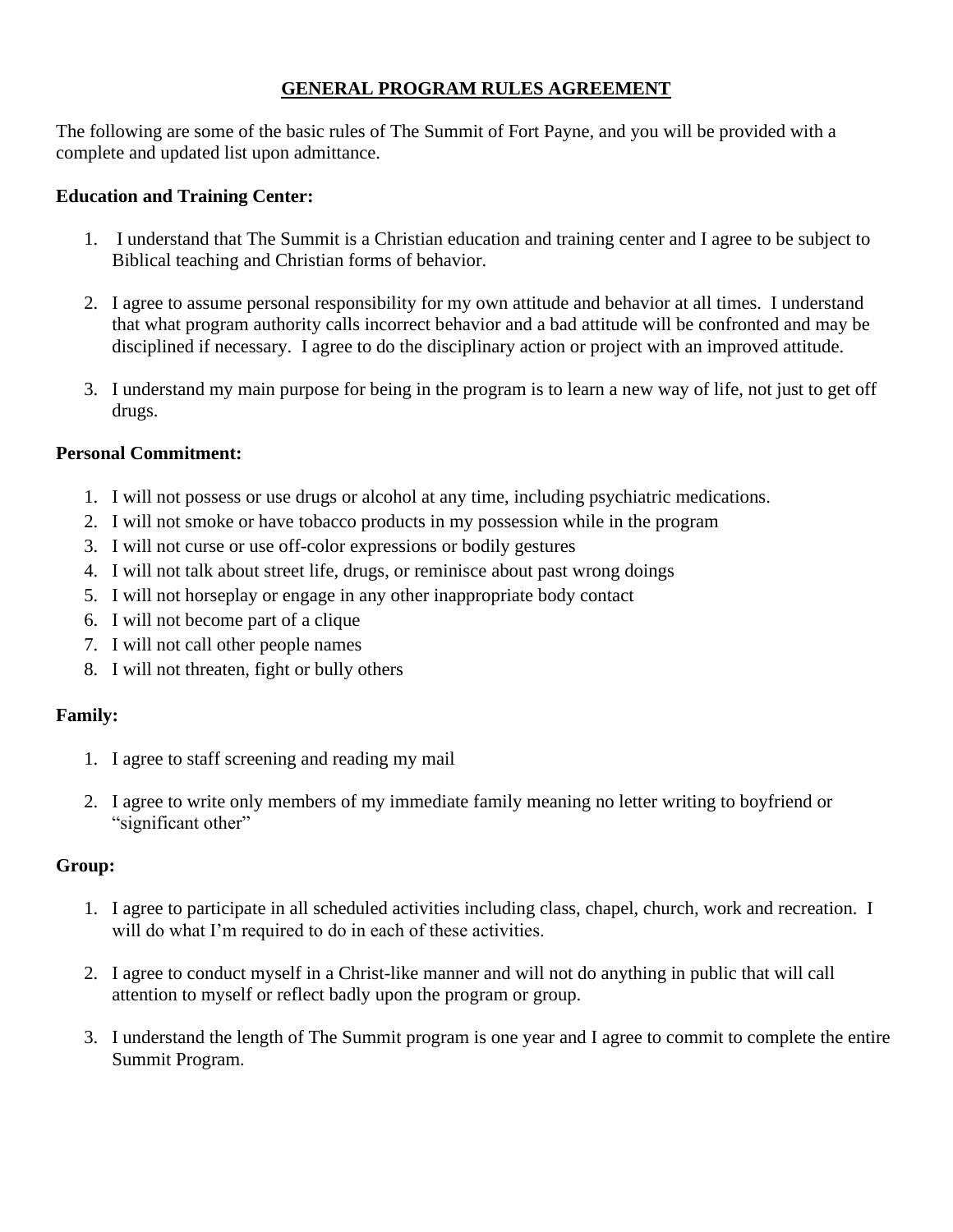## **Discipline:**

- 1. I understand that I am expected to be prepared, in place, and on time for all my scheduled activities 24 hours a day.
- 2. I understand that my room must be kept in a neat and orderly manner at all times. I agree to work together with my roommates to keep it clean and in shape for inspection.
- 3. I understand there will be a dress code and I agree to abide by it
- 4. I understand there will be a grooming code: Shower once a day, properly groomed for breakfast
- 5. I understand that disciplinary action may include, extra duties, loss of privileges, suspension and even dismissal.

I have read these Rules and my signature indicates that I have a good understanding of the rules and that I am willing to commit myself to these agreements and to the more detailed Handbook Agreements I will receive upon intake.

Applicant Signature and Date

Staff Signature and Date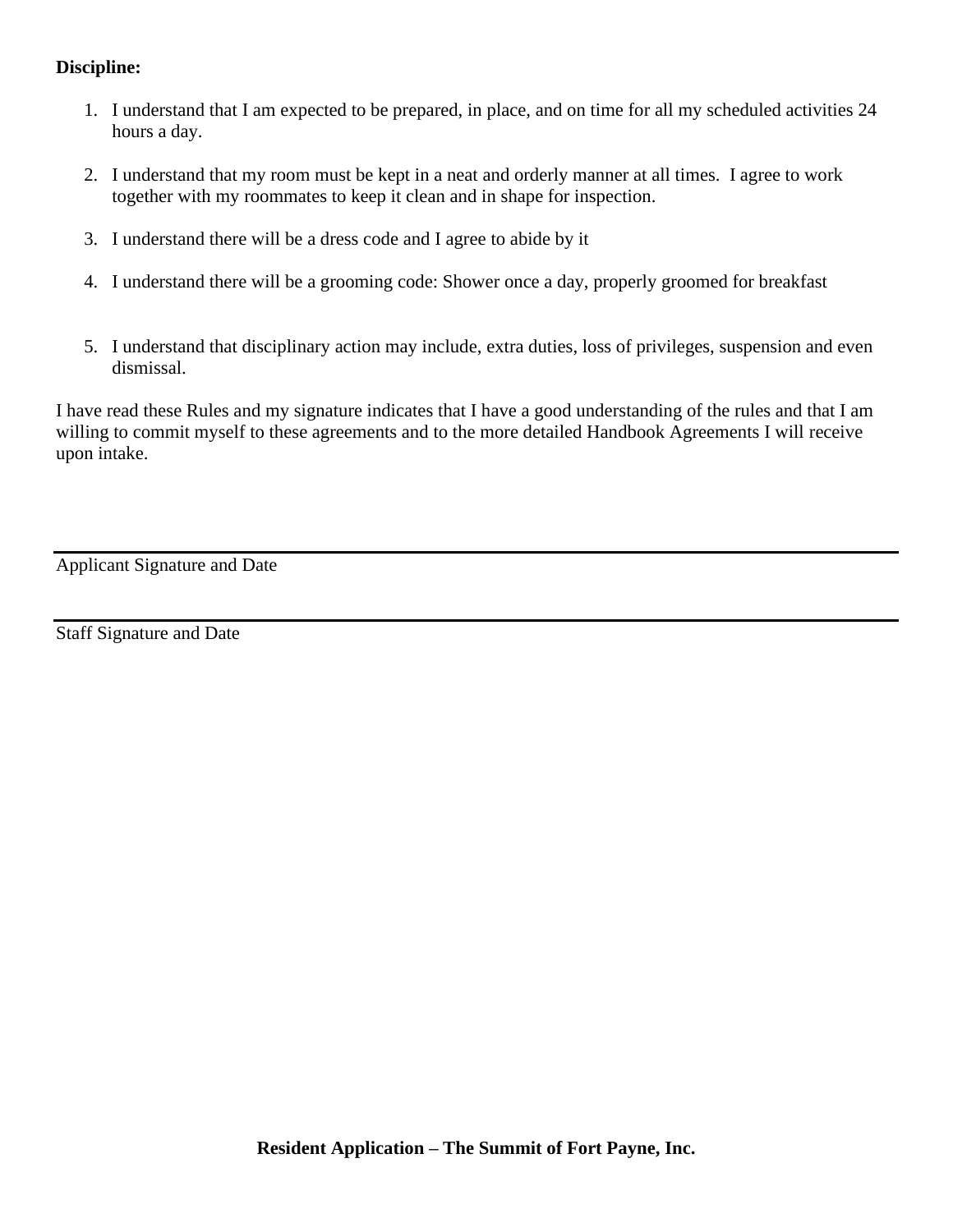## **PERSONAL**

|                |  |                                                 | Date of Birth:                                                                                                                                                                                                                 |  |  |  |
|----------------|--|-------------------------------------------------|--------------------------------------------------------------------------------------------------------------------------------------------------------------------------------------------------------------------------------|--|--|--|
|                |  |                                                 |                                                                                                                                                                                                                                |  |  |  |
|                |  |                                                 |                                                                                                                                                                                                                                |  |  |  |
|                |  | Marital Status: Single Engaged Married Divorced |                                                                                                                                                                                                                                |  |  |  |
|                |  |                                                 |                                                                                                                                                                                                                                |  |  |  |
|                |  |                                                 |                                                                                                                                                                                                                                |  |  |  |
|                |  |                                                 | Who is taking care of the children?<br>Have you ever been engaged in homosexual activities?                                                                                                                                    |  |  |  |
|                |  | If yes, how recently?                           |                                                                                                                                                                                                                                |  |  |  |
|                |  |                                                 |                                                                                                                                                                                                                                |  |  |  |
|                |  |                                                 |                                                                                                                                                                                                                                |  |  |  |
|                |  |                                                 | What types of life controlling problems are you having, and why do you feel you need to come to The Summit?                                                                                                                    |  |  |  |
|                |  |                                                 |                                                                                                                                                                                                                                |  |  |  |
|                |  |                                                 |                                                                                                                                                                                                                                |  |  |  |
|                |  |                                                 |                                                                                                                                                                                                                                |  |  |  |
|                |  |                                                 |                                                                                                                                                                                                                                |  |  |  |
|                |  |                                                 |                                                                                                                                                                                                                                |  |  |  |
| <b>LEGAL</b>   |  |                                                 |                                                                                                                                                                                                                                |  |  |  |
|                |  |                                                 | Are you currently incarcerated? ___________ If yes, where?_______________________                                                                                                                                              |  |  |  |
|                |  |                                                 |                                                                                                                                                                                                                                |  |  |  |
|                |  |                                                 |                                                                                                                                                                                                                                |  |  |  |
|                |  |                                                 |                                                                                                                                                                                                                                |  |  |  |
|                |  |                                                 |                                                                                                                                                                                                                                |  |  |  |
|                |  |                                                 | Current Charges: etc. And Charges: All and Charges and Charges and Charges and Charges and Charges and Charges and Charges and Charges and Charges and Charges and Charges and Charges and Charges and Charges and Charges and |  |  |  |
|                |  |                                                 | Past Charges:                                                                                                                                                                                                                  |  |  |  |
|                |  |                                                 |                                                                                                                                                                                                                                |  |  |  |
| <b>MEDICAL</b> |  |                                                 |                                                                                                                                                                                                                                |  |  |  |

| Have you ever seen a psychiatrist? _______ If yes, what was your diagnosis? |  |
|-----------------------------------------------------------------------------|--|
| Have you ever taken psychiatric medications?______ If yes, please list:     |  |

**IF YOU ARE ON MOOD ENHANCING ANTI-DEPRESSANTS, ANTI-ANXIETY, OR NARCOTIC MEDICATIONS, YOU WILL NOT BE ALLOWED TO TAKE THESE IN OUR PROGRAM. PLEASE SEEK DOCTOR'S CARE IF YOU ARE INTERESTED IN COMING OFF UNAPPROVED MEDICATIONS TO BE COMPLIANT FOR OUR PROGRAM. WE DO NOT HAVE MEDICAL PERSONNEL ON STAFF.**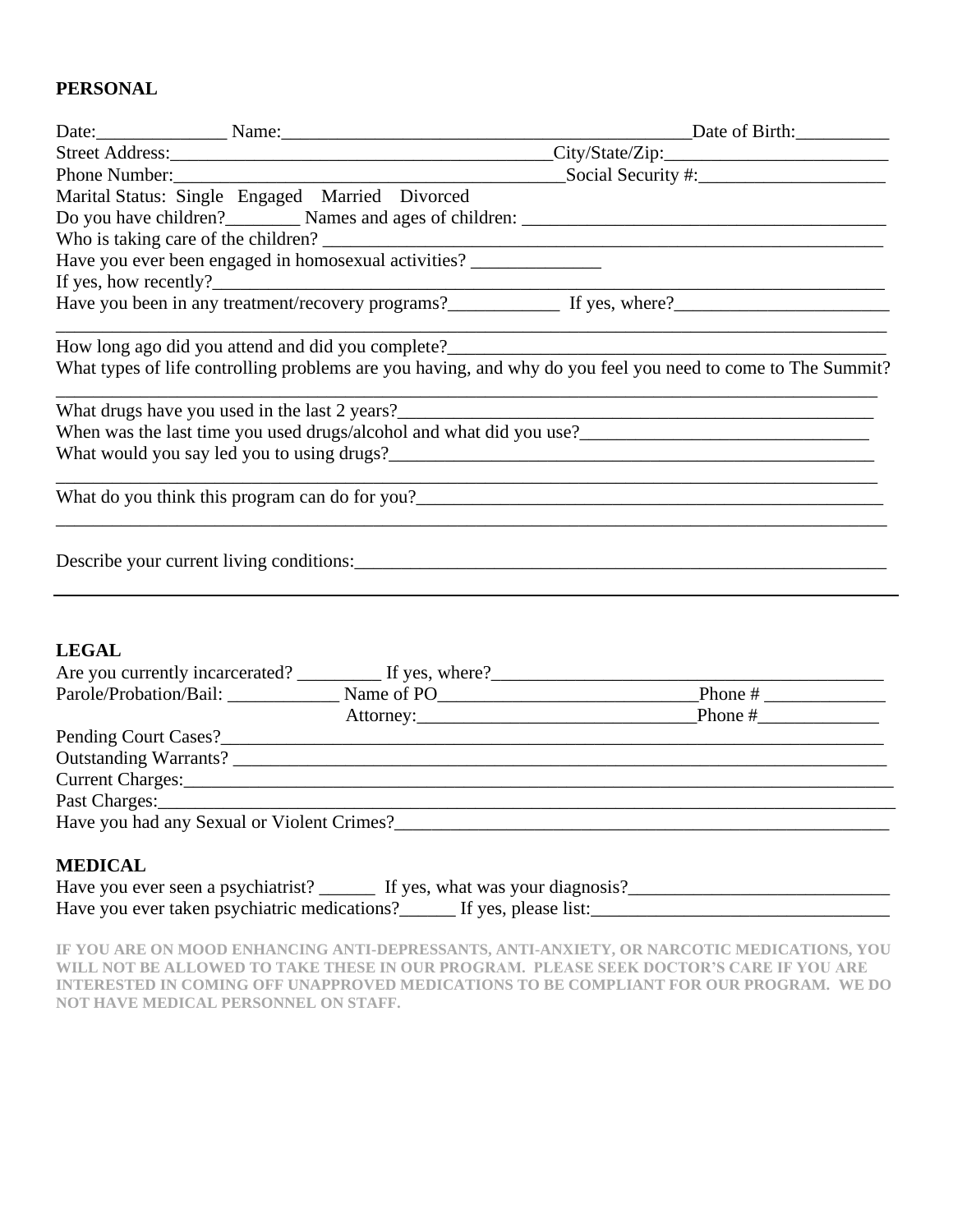| Are you on any medications at this time? If yes, please explain:                  |  |
|-----------------------------------------------------------------------------------|--|
|                                                                                   |  |
| Physical Disorder/Disease/Physical Limitations: _________________________________ |  |
| <b>FINANCE</b>                                                                    |  |

| Are you currently receiving any of the following?                                                   |                 |              |                |  |  |  |  |
|-----------------------------------------------------------------------------------------------------|-----------------|--------------|----------------|--|--|--|--|
| _______ Disability                                                                                  | Social Security | Unemployment | Workman's Comp |  |  |  |  |
| Alimony Other?                                                                                      |                 |              |                |  |  |  |  |
| (You are required to remit 30% of your income, not to exceed \$1000 per month, while at the Summit) |                 |              |                |  |  |  |  |
| Work History/Special Trade or Skills?                                                               |                 |              |                |  |  |  |  |
|                                                                                                     |                 |              |                |  |  |  |  |

Education Level?\_\_\_\_\_\_\_\_\_\_\_\_\_\_\_\_\_\_\_\_\_\_\_\_\_\_\_\_\_\_\_\_\_\_\_\_\_\_\_\_\_\_\_\_\_\_\_\_\_\_\_\_\_\_\_\_\_\_\_\_\_\_\_\_\_\_\_\_\_\_\_\_\_\_

Once I obtain employment, usually beginning in the  $9<sup>th</sup>$  month, I agree to pay 30% of my income to cover a portion of my expenses.

#### **Applicant's Financial Responsibilities:**

- 1. Physical examination, including blood tests, may be required before entrance into The Summit.
- 2. Accept responsibility for payment of any of the following: Medical and dental bills, eye examination, glasses, etc. while in the program.

**\_\_\_\_\_\_\_\_\_\_\_\_\_\_\_\_\_\_\_\_\_\_\_\_\_\_\_\_\_\_\_\_\_\_\_\_\_\_\_\_\_\_\_\_\_\_\_\_\_\_\_\_\_\_\_\_\_\_\_**

\_\_\_\_\_\_\_\_\_\_\_\_\_\_\_\_\_\_\_\_\_\_\_\_\_\_\_\_\_\_\_\_\_\_\_\_\_\_\_\_\_\_\_\_\_\_\_\_\_\_\_\_\_\_\_\_\_\_\_

Applicant's Signature and Date

Staff Signature and Date